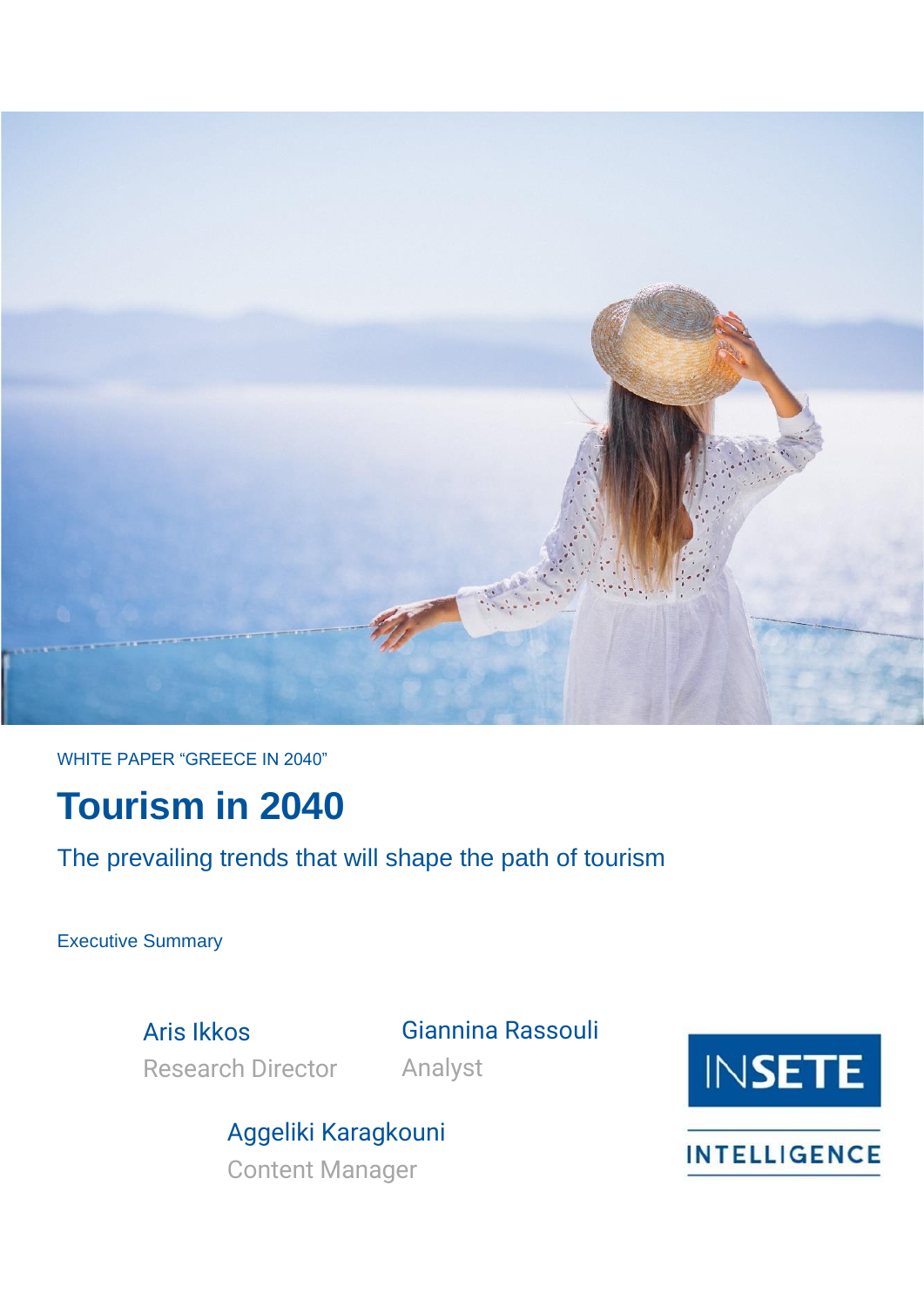

WHITE PAPER "GREECE IN 2040"

STUDY BY THE GREEK TOURISM CONFEDERATION AND THE INSTITUTE OF THE GREEK TOURISM CONFEDERATION

#### **TOURISM IN 2040**

#### **THE PREVAILING TRENDS THAT WILL SHAPE THE PATH OF TOURISM**

#### **OCTOBER 2021**

In 2021, tourism in Greece –as well as around the world– is at a turning point. The future is becoming increasingly unpredictable due to the global COVID-19 pandemic and the growing uncertainty that has ensued. In this constantly changing landscape, Greek tourism must regain and improve its position in the global competition setting and at the same time strengthen its ability to address uncertain developments. A whole range of new emerging trends (megatrends) which are already playing a key role in shaping the world to come will have a considerable impact on tourism, bringing about profound and significant changes in the next decades and inducing the transformation of travel and the tourism product per se.

This report presents these new megatrends and the impact they will have on tourism. In view of the rapid changes and increased uncertainty, both the modernization and the adaptability of the tourism sector are a great challenge. Constantly evolving needs –as a consequence of digitalization, climate change, tourists' increased sensitivity to sustainability issues, and demographic developments– require well-documented monitoring and analysis in order to promote carefully selected actions that will enhance the experience of tourists. The compilation of a targeted development plan that will trigger a series of key structural changes and show the course of action for the future ought to be among the priorities of tourism stakeholders.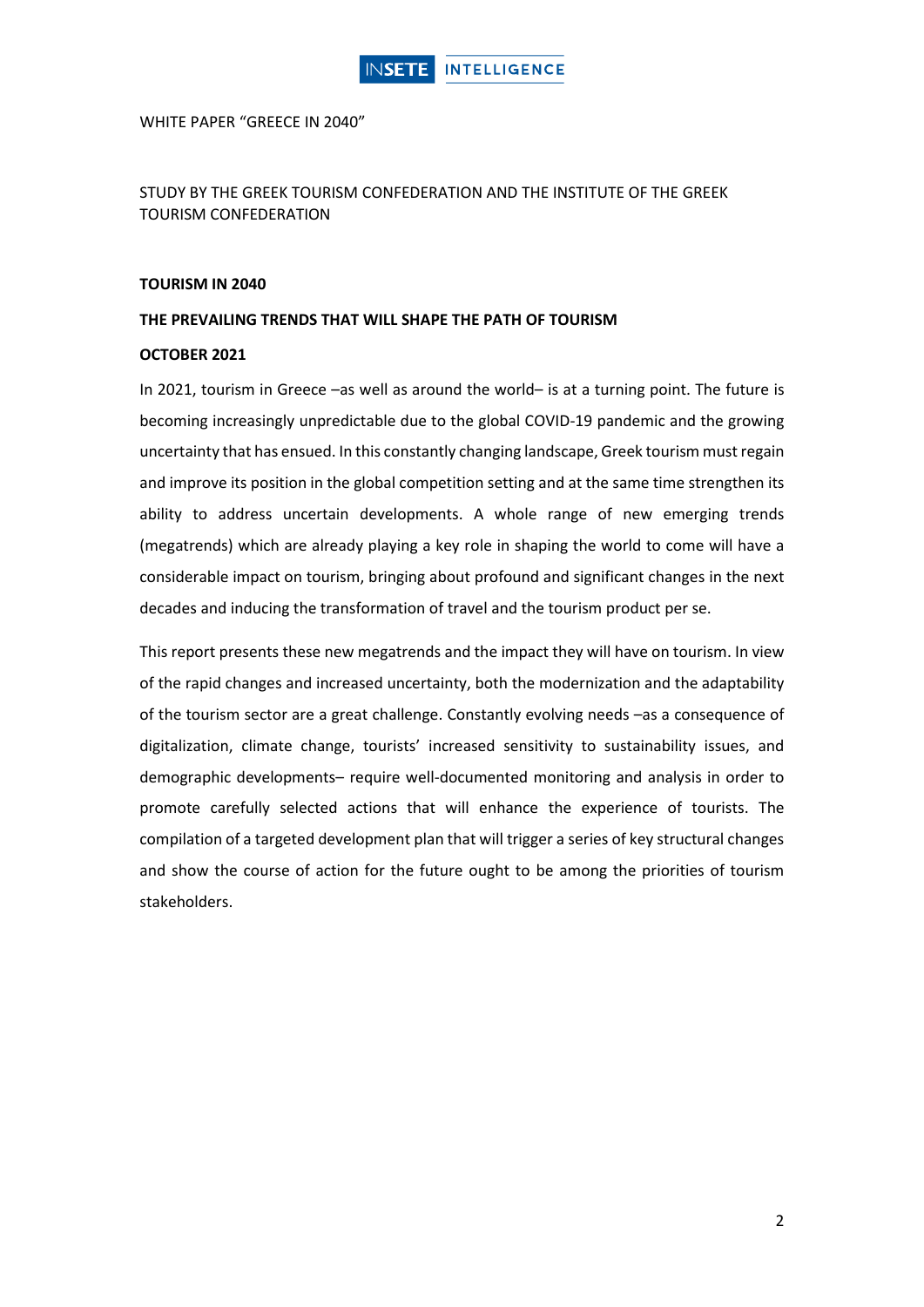#### **KEY POINTS**

#### **Tourism in Greece**

For Greece, tourism is a strategically important activity and one of the main pillars of growth, income generation and employment, while the tourism brand "Greece" is ranked among the top tourist brands in the world as Greece offers a very attractive and competitive visitor experience in key aspects of hospitality (accommodation and food) and ease of visit (safety, easy and economical transportation, behavior of residents). On the other hand Greece is disadvantaged in elements mainly related to the management and operation of destinations (cleanliness, information, unregulated construction, variety of activities).

During the economic crisis in Greece, tourism significantly contributed to its mitigation and to the course of recovery after 2017, thereby strengthening its position in the economy and in society. According to UNWTO<sup>1</sup>, in 2019 Greece was the  $13<sup>th</sup>$  most visited destination worldwide. As long as Greek tourism remains focused on the "Sun and Sea" product and fails to adequately turn to account the opportunities provided by the available natural and cultural resources, the Greek tourism product will remain one-dimensional, with limited visit repeatability and intense seasonality.

In order for tourism –especially in the post-pandemic period– to maintain and enhance its high level of competitiveness, it will have to provide a smooth, sustainable and top-level experience across the entire range and "ecosystem" of the tourism value chain. Successfully adopting the principles of sustainable development and acting on modern megatrends will strengthen its competitiveness and will also contribute to the diffusion of its benefits to the entire Greek economy and society.

### **Main Megatrends and their impact**

The main megatrends that are expected to have a great impact on tourism are:

- technological development and digitalization
- demographic developments
- sustainability.

Megatrends will bring about significant changes for all four basic stages of travel:

- journey planning
- the en route trip experience
- the tourism experience itself and, finally,
- the trip back home.

Given the COVID-19 pandemic, the integration of **digital technology** was accelerated in order to ensure social distancing. The challenge Greek tourism is now facing is the further

<sup>1</sup> UNWTO – World Tourism Barometer, Volume 18, Issue 2, May 2020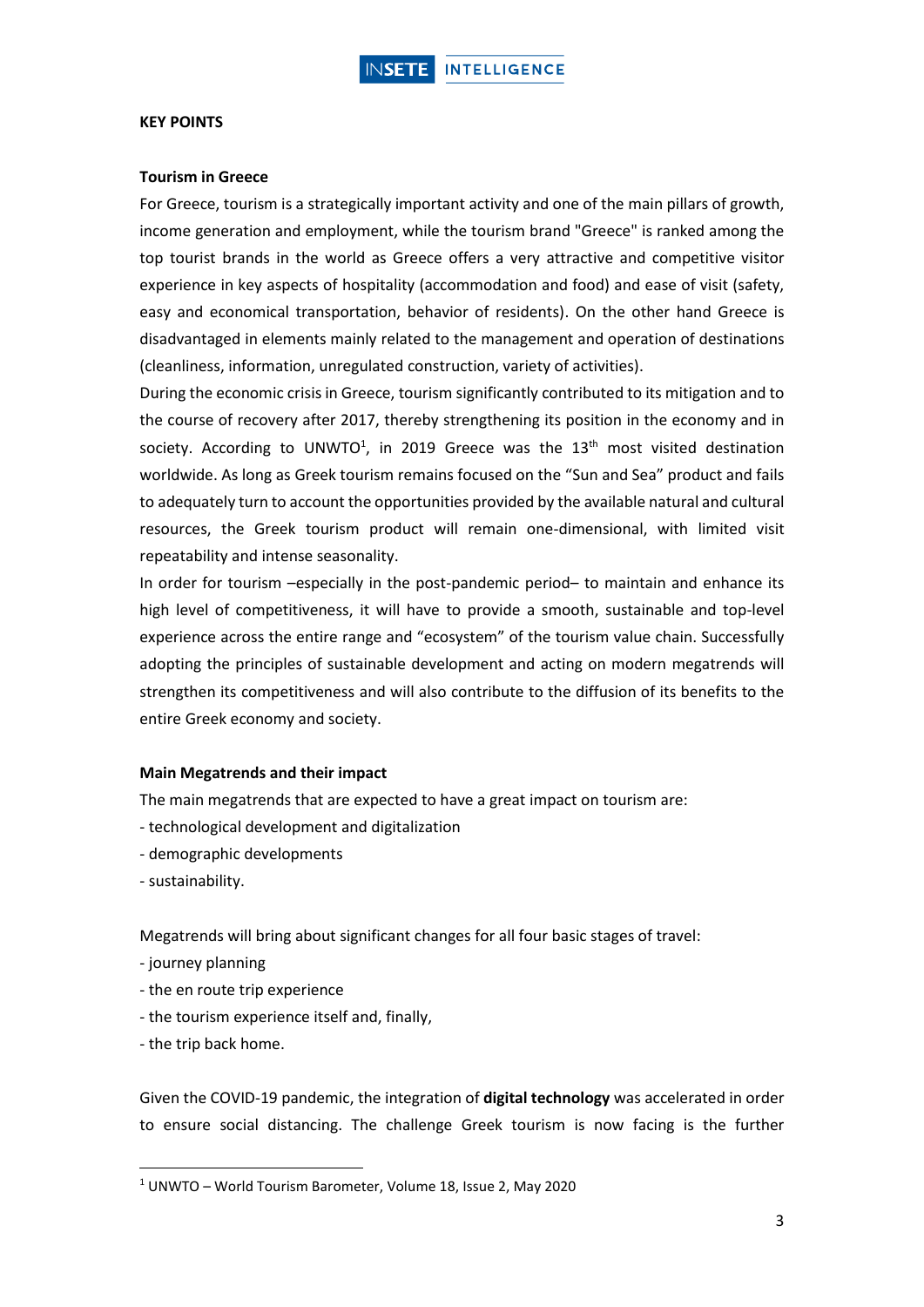## **INSETE INTELLIGENCE**

integration of technologies, aiming to create an all-encompassing digital travel experience in order to meet customer expectations towards customized and relevant content.

Destinations and businesses will be required to adapt their operation and work together to provide integrated sustainable experiences to travellers, protect the future of destinations and, of course, conform to a stricter regulatory framework. Reducing the environmental footprint, clean technologies, sustainable practices, supporting local communities, protecting the environment, developing alternative destinations, and managing flows are some of the priorities for all parties involved. Within this new context, governments are urged to take action and implement policies in order to promote change.

The adoption of new technologies involving Artificial Intelligence (AI), Augmented Reality (AR) and Virtual Reality (VR) will contribute to the automation and enhancement of the travel experience, providing safety through health controls and minimizing personal contact. Personal contact will become more important in serving the specific market segment that is geared to higher quality services and tends to spend more on holidays. In addition, increasing environmental awareness which is aimed at minimizing the environmental footprint will bring out sustainability as the most critical component. Entrepreneurship is no longer divided only into productive and non-productive, but also into ethical and non-ethical.

At the same time, the human factor will bring significant added value to the overall tourist experience.

**Demographic developments** will greatly affect the tourism sector over the next twenty years, but they will also create significant opportunities. In addition, they will contribute to changes in consumer behaviour, leading to new consumption patterns. Key demographic developments include population aging, emerging new consumer tribes, immigration and digital nomads are some of the trends that affect tourism supply and demand. Destinations and companies are asked to choose which market segment they will target, offering a correspondingly customized, complete and authentic experience.

The principles of **sustainability** refer to environmental, economic and socio-cultural aspects of tourism development. The right balance between them is sought, in order to ensure longterm sustainability.

Climate change and its containment strategies are expected to transform important aspects of economy and by extension tourism. Technology and "green skills" are important accelerators of sustainable development.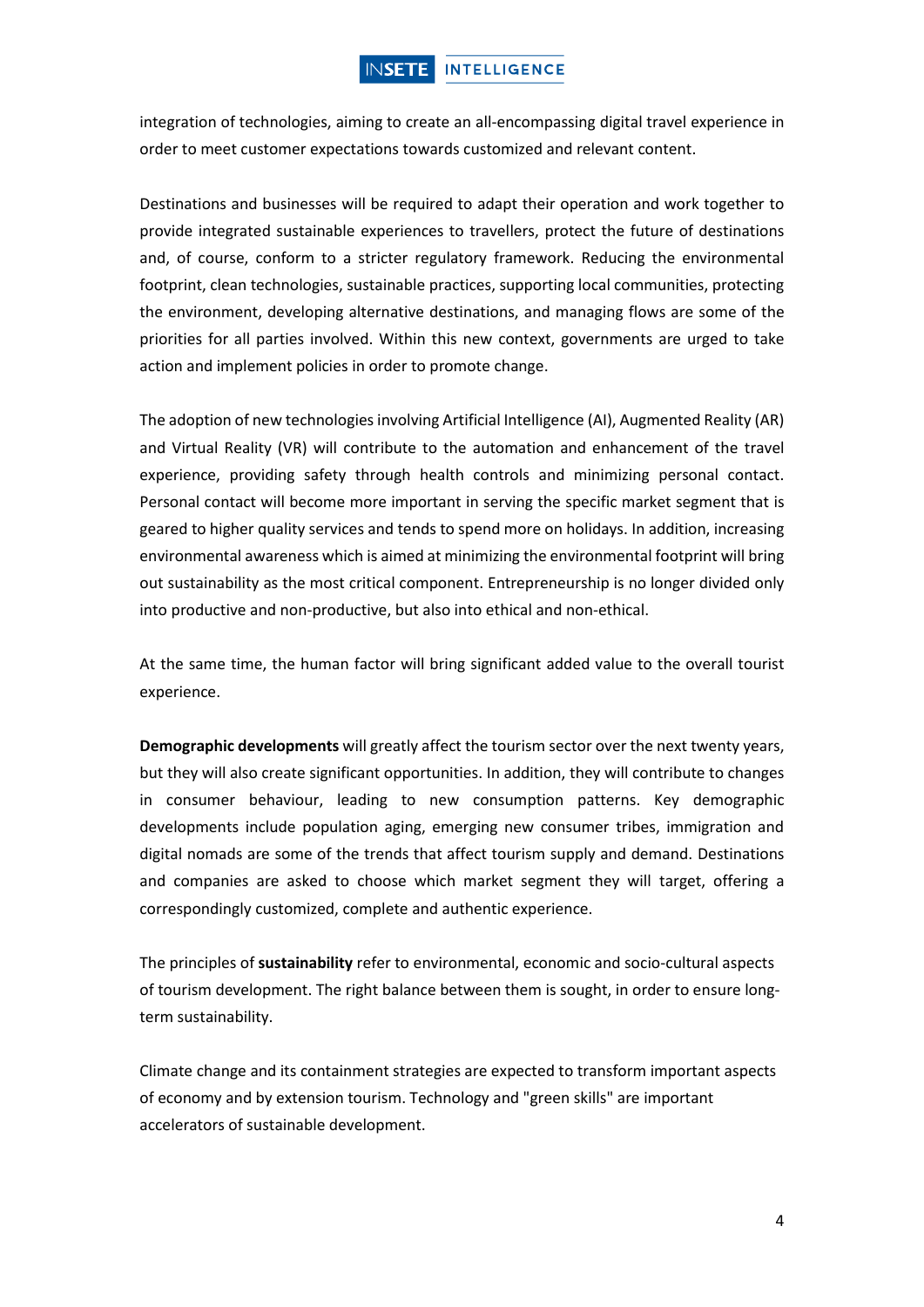## **INSETE INTELLIGENCE**

Competitiveness and resilience are two closely related concepts and key pillars of the sustainability of Greek tourism. Their reinforcement is extremely important for the productivity and reputation of Greek tourism. The improvement of destination management through effective policies and governance, exploiting digitalization with respect for biodiversity and nature conservation, in combination with innovation and the diversification of tourism productsin order to achieve customized and individualized benefits, can contribute towards the resilience and competitiveness of tourism. Climate change, pollution, overtourism and a number of other negative consequences at destination or even at business level could be minimized through the promotion and enhancement of regenerative tourism. In addition, public funding of long-term actions and the support and promotion of the tourism product which is characterized by a reduced environmental footprint will lead to a stronger and more sustainable tourism economy.

### **Increasing competitiveness and resilience of Greek Tourism**

Demographic change, ecological and digital transitions often influence each other, support each other or accelerate each other. Understanding this interaction is a critical element of preparing for the future.

Taking advantage of new digital technologies, destinations can enhance their sustainability and overall attractiveness while tourism businesses can move from basic digitalization to intelligent use of data to create new products and services.

The sustainable tourism development guidelines and management practices concern all destinations and businesses.

Destinations and companies are asked to choose which market segment they will target, offering a correspondingly customized, complete and authentic experience. As digitalization permeates all aspects of tourism, the importance of the human factor will increase in bringing significant added value to the overall tourist experience